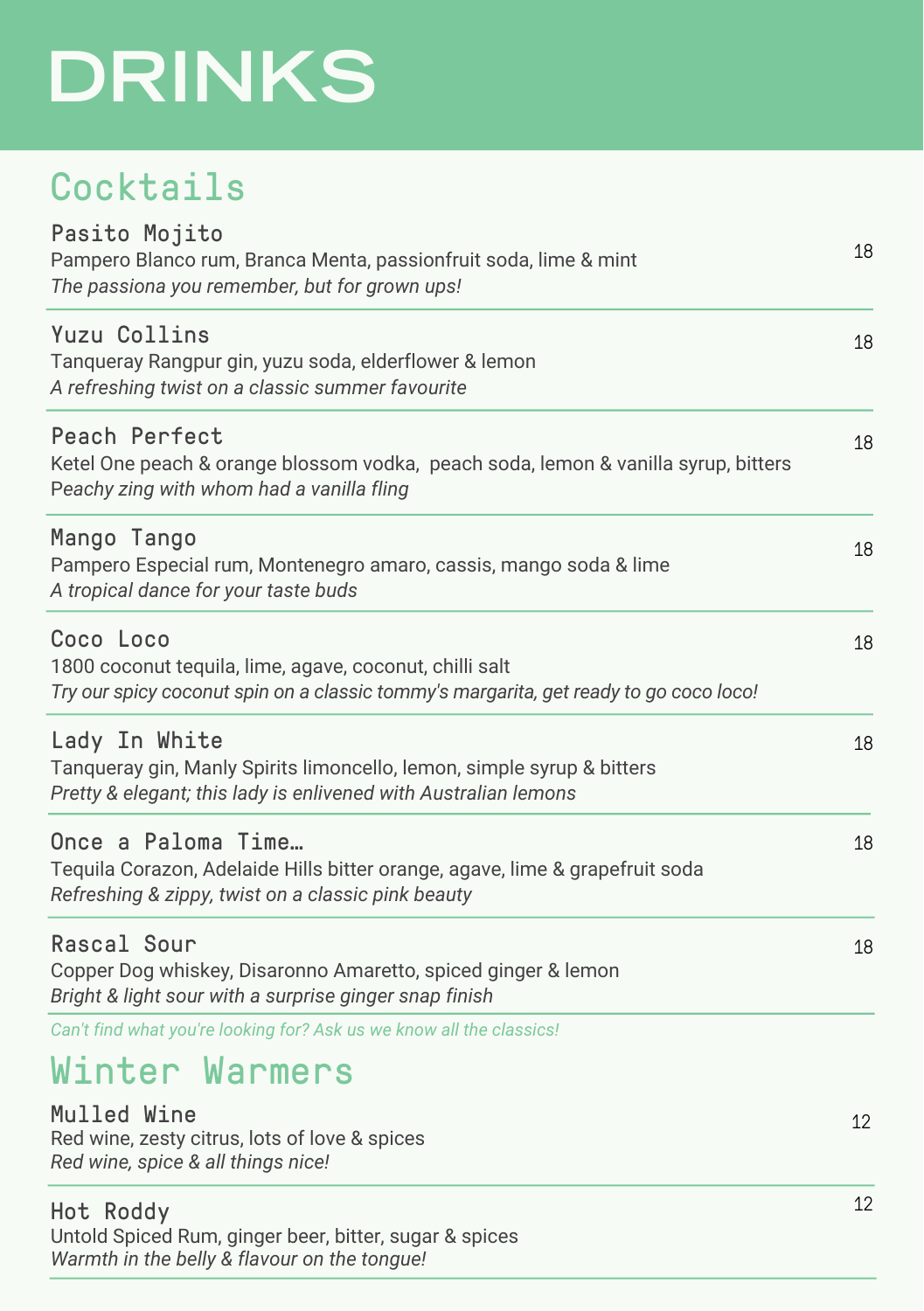# **DRINKS**

### Bubbles

| Villa Sandi NV PROSECCO<br>Veneto, ITL   Fresh & lively with notes of golden apple & honeydew                                      | 12/58 |
|------------------------------------------------------------------------------------------------------------------------------------|-------|
| Unico Zelo 'Tropo Blanc de Blancs' NV CHARDONNAY<br>Adelaide Hills, SA   Generous & elegant with sweet limes & peach               | 67    |
| Idée Fixe Brut Rosé '20 CHARDONNAY/PINOT NOIR<br>Margaret River, WA   Pomegranate paired with raspberry & almond biscotti          | 17/80 |
| Le Moss Frizzante '20 GLERA NAT<br>Veneto, ITL   Fun & cloudy mix of white flowers, green apple & lemon curd                       | 67    |
| Laurent-Perrier 'La Cuvee' NV CHAMPAGNE<br>Tours-sur-Marne Champagne, FRA   Floral & delicate with aromas of white peach & brioche | 110   |
| Bollinger 'Special Cuvee' NV CHAMPAGNE<br>Ay, Champagne, FRA   Sophisticated combination of toasty pear, brioche & praline         | 165   |
| Rosé                                                                                                                               |       |
| South By South West '21 CHENIN BLANC/PINOT GRIS                                                                                    | 13/63 |

| Margaret River, WA   Aromatic & dry with wild strawberry & crisp white peach         |  |  |  |  |  |                                                         |  |       |
|--------------------------------------------------------------------------------------|--|--|--|--|--|---------------------------------------------------------|--|-------|
|                                                                                      |  |  |  |  |  | Vinteloper 'Pinot Pinot Rosé' '21 PINOT NOIR/PINOT GRIS |  | 13/63 |
| Adelaide Hills, SA   Juicy & refreshing red fruit accompanied by spicy pear & almond |  |  |  |  |  |                                                         |  |       |

Deliquente 'Pretty Boy' '21 NERO D'AVOLA Riverland, SA | *White garden flowers paired with strawberries & cream*

**STRNDARD** 

63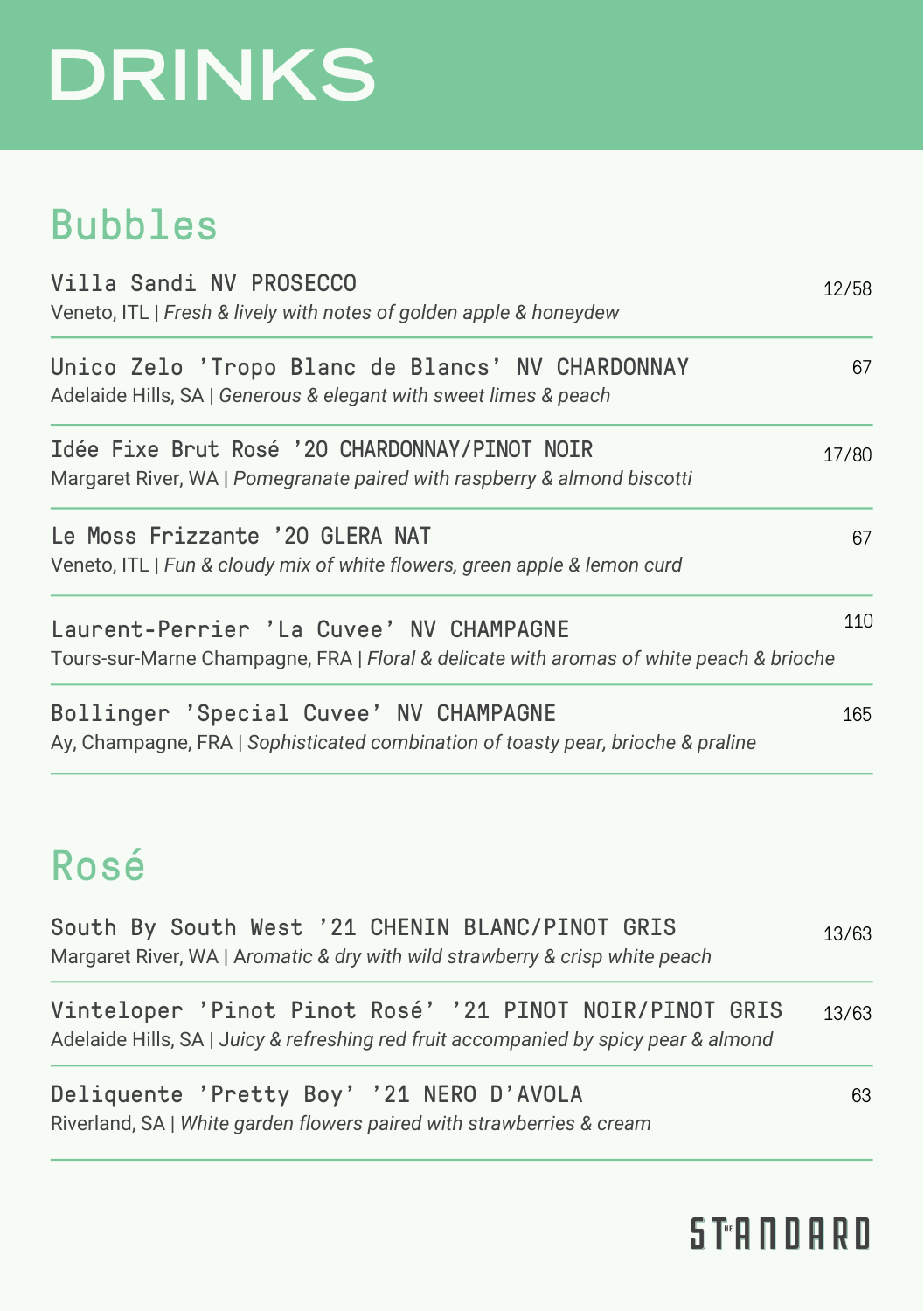## White

Battles 'Blendaberg' '21 RIESLING/GEWURZTRAMINER/PINOT GRIGIO 14/67 Frankland River, WA | V*ibrant kaffir lime, lemongrass & orange blossom* Pooley '20 RIESLING Coal River Valley, TAS | *Fresh lemon, melon sorbet & crunchy green apple* Dal Zotto '21 PINOT GRIGIO King Valley, VIC | *Dry & savoury pear, citrus with a hint of fennel* Larry Cherubino 'Laissez Faire' '21 FIANO Frankland River, WA | A*romatic & fresh, fragrant white peaches & almonds* Montford Estate '21 SAUVIGNON BLANC Marlborough, NZ | P*erfect pairing of stone fruit, gooseberries & jasmine* Stormflower '21 SEMILLON SAUVIGNON BLANC Margaret River, WA | R*efreshing peach, papaya & fresh lemon* Antonella Corda '20 VERMENTINO 72 12/58 67 12/58 65 70

Sardinia, ITA | *Juicy white & orange peaches with a zesty saltiness* Chouette 'Fabric' '21 CHENIN BLANC Swan Valley, WA | A*rray of lemon curd, peach & beeswax*

Brave New Wine 'Riot Girl' '21 SAUVIGNON BLANC/VERMENTINO Great Southern, WA | *Mineral & bright with preserved lemon & vanilla panna cotta* 65

Bekkers 'Petit Chablis' '20 CHARDONNAY Chablis, FRA | U*noaked with a smoky minerality & crunchy citrus aromas*

Vasse Felix 'Filius' '21 CHARDONNAY Margaret River, WA | *Nashi pear, granny smith apples & nectarine with hints of lemon butter* 13/63

Picardy '20 CHARDONNAY Pemberton, WA | *Textural with creamy cashew, citrus & nectarine undertones* 88

88

14/67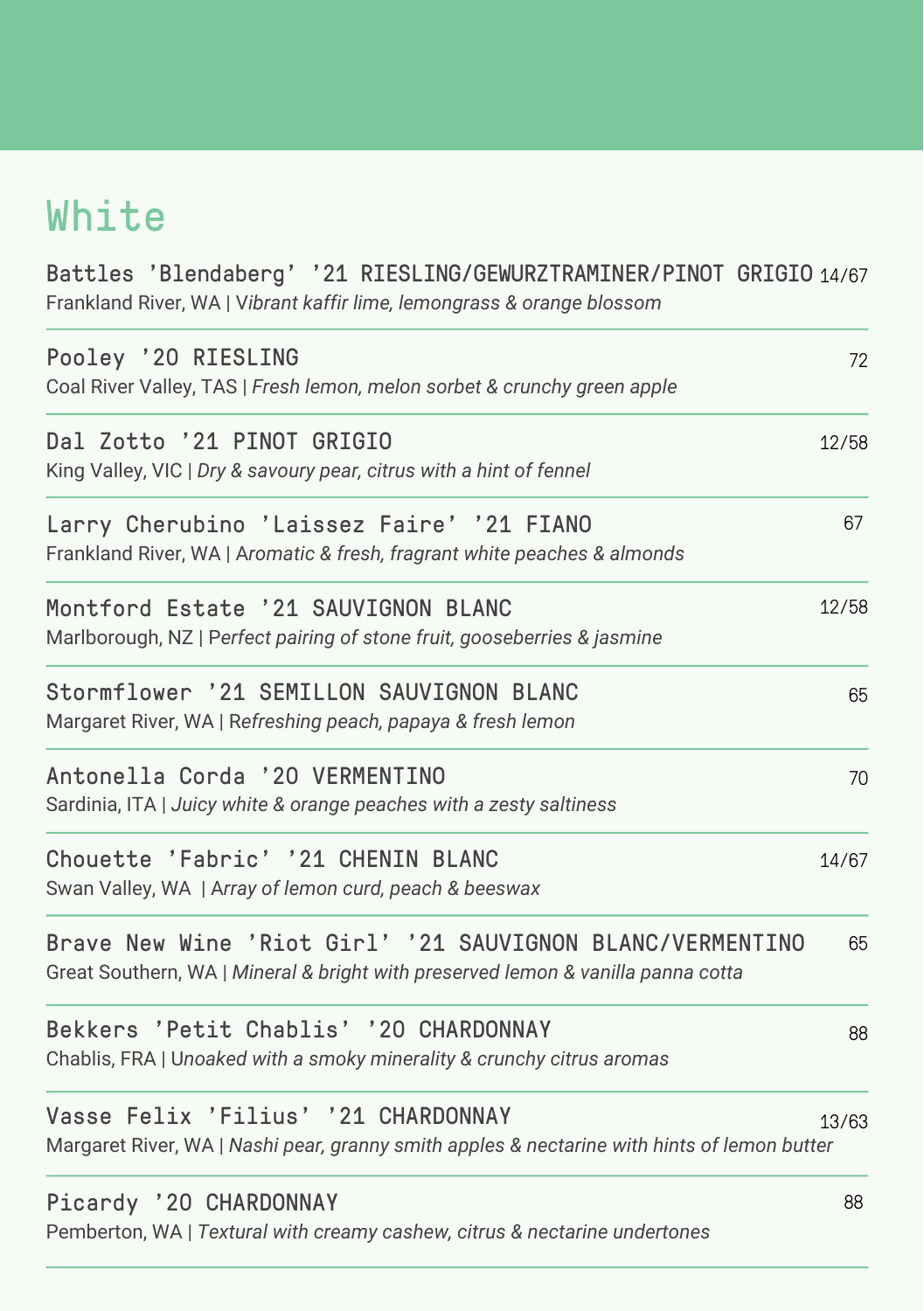# RED

| Fringe Societe '20 GAMAY - CHILLED<br>Comte Tolosan, FRA   Ripe red plums & red cherries with sweet spice                                    | 58    |
|----------------------------------------------------------------------------------------------------------------------------------------------|-------|
| Ghost Rock 'Supernatural' '21 PINOT NOIR<br>Cradle Coast, TAS   Ripe cherries & black forest fruit with a hint of spice                      | 14/67 |
| Storm Bay '21 PINOT NOIR<br>Coal River Valley, TAS   Vigorous red berries & cherries paired with oak                                         | 72    |
| Vino Volta 'Post Modern Seriourism' '20 GRENACHE<br>Swan Valley, WA   Bright & exuberant sour cherry, sarsaparilla & dried herbs             | 68    |
| Mon Tout 'Kind Animals' '21 GRENACHE/SYRAH/PINOT NOIR<br>Multiregional, WA   Lush strawberries, cherries & liquorice paired with sweet spice | 13/63 |
| Coulter 'C4' '21 TEMPRANILLO<br>Riverland, SA   Freshly crushed dark raspberry & plum with liquorice                                         | 60    |
| Howard Park 'Flint Rock' '18 SHIRAZ<br>Great Southern, WA   Juicy sweet plum, mulberry, raspberry & vanilla                                  | 13/63 |
| Battles '21 SHIRAZ<br>Frankland River, WA   Aromatic, sophisticated plum, violet & blueberry                                                 | 78    |
| Twin Cellars '18 BORDEAUX BLEND<br>Margaret River, WA   Velvety & generous blackcurrant & mulberry with smooth tannins                       | 12/58 |
| South by South West 'Super Margs' '21 SANGIOVESE BLEND<br>Margaret River, WA   Rich & smooth blackcurrant, dark chocolate & clove            | 72    |
| Domaine Naturaliste 'Rebus' '17 CABERNET SAUVIGNON<br>Margaret River, WA   Balanced mix of glazed cherries, liquorice, black plum & vanilla  | 14/67 |
| Vasse Felix 'Premier Cabernet' '19 CABERNET SAUVIGNON                                                                                        | 99    |

*Margaret River, WA | Earthy & generous cassis, strawberry sorbet & dried rose*